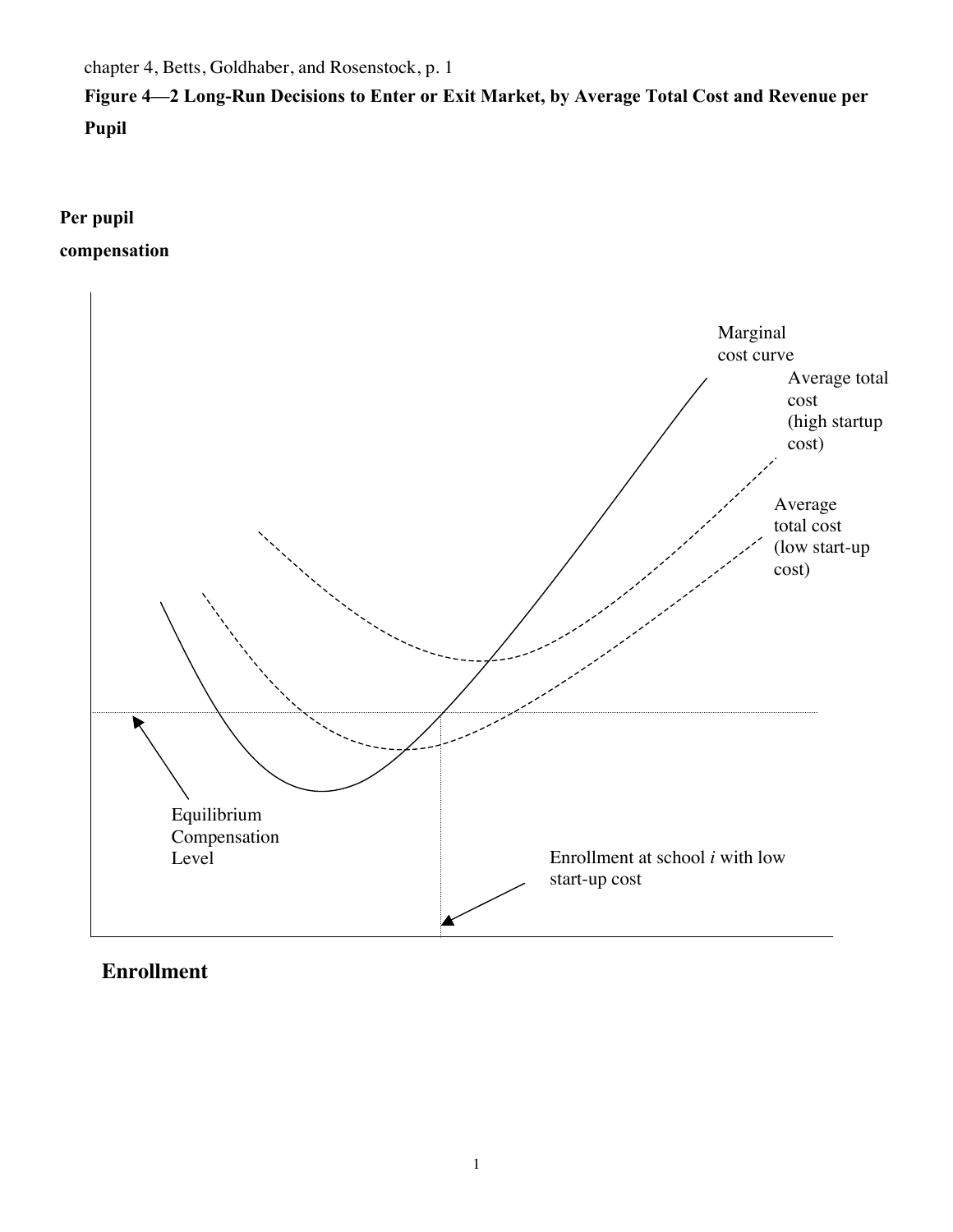## chapter 4, Betts, Goldhaber, and Rosenstock, p. 2 **Figure 4—3 School Choice under Monopolistic Competition**

## **Per pupil compensation**



**Enrollment**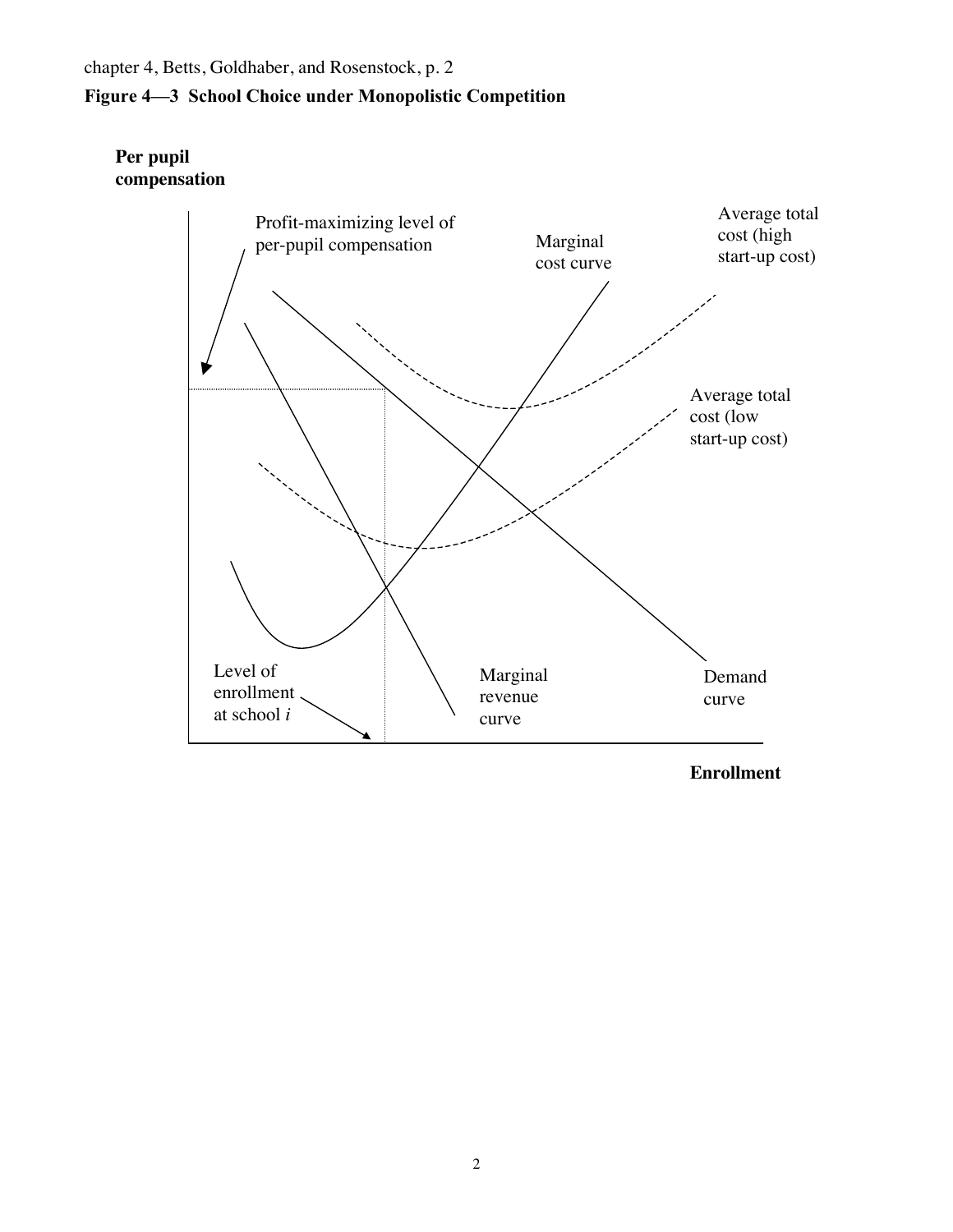chapter 4, Betts, Goldhaber, and Rosenstock, p. 3

|                 | Table 4—1   The Ranking of U.S. Public, Charter, and Private Schools, by Characteristics of Their |  |  |
|-----------------|---------------------------------------------------------------------------------------------------|--|--|
| <b>Teachers</b> |                                                                                                   |  |  |

| Characteristic           | Public school | Charter        | Private school |
|--------------------------|---------------|----------------|----------------|
|                          |               | school         |                |
| College rank             | 3             | 1              | 2              |
| Math or science<br>major | $2$ (tie)     | 1              | $2$ (tie)      |
| Extra instructional      | $2$ (tie)     | $\mathbf{1}$   | $2$ (tie)      |
| hours                    |               |                |                |
| Teacher control over     | 3             | $1$ (tie)      | $1$ (tie)      |
| teaching methods         |               |                |                |
| State certification      | 1             | $\overline{2}$ | 3              |
| Master's degree          | $1$ (tie)     | $1$ (tie)      | 2              |

Source: Calculations based on Caroline M. Hoxby, "Would School Choice Change the Teaching Profession?" Working Paper 7866 (Cambridge, Mass.: National Bureau of Economic Research, 2000).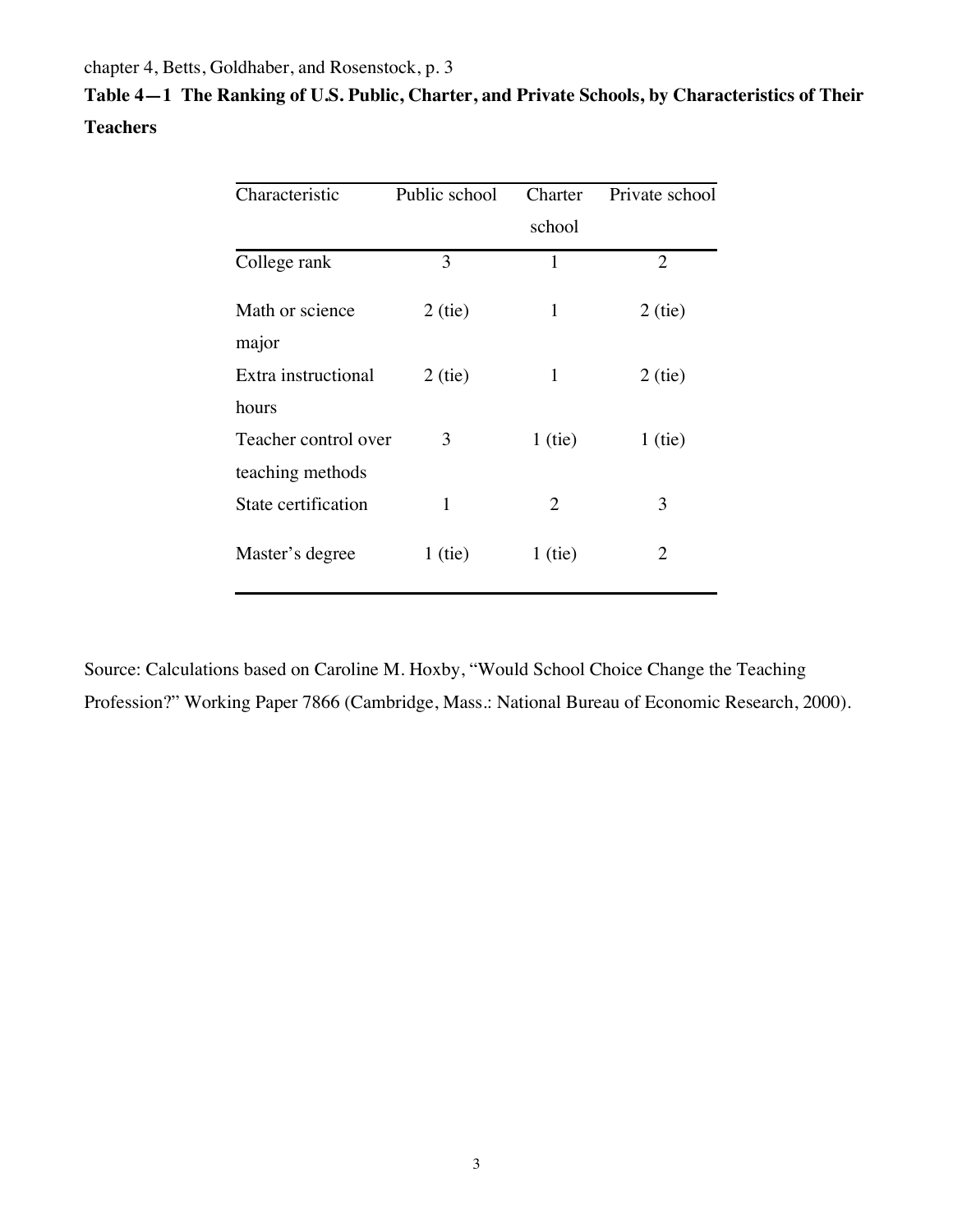$\overline{a}$ 

i. For a discussion about the impetuses for entering the education market, see Frederick M. Hess, *Revolution at the Margins: The Impact of Competition on Urban School Systems* (Brookings, 2002), pp. 211--15.

ii. The concept of market entrance encompasses both new schools and existing schools that expand their capacity. iii. Economic theory states that if firms are risk neutral, the degree of uncertainty should not influence entry decisions. However, it is likely that administrators are at least slightly risk averse. Risk aversion becomes important because, as we discuss below, charter schools have difficulty borrowing money specifically because they are viewed by the financial sector as having uncertain future cash flows.

iv. The question of who should be allowed into the classroom is hotly debated. For a discussion of this issue and some empirical evidence on the relationship between teacher licensure credentials and student outcomes, see Linda Darling-Hammond, Barnett Berry, and Amy Thoreson, "Does Teacher Certification Matter? Evaluating the Evidence," *Educational Evaluation and Policy Analysis* 23, no. 1 (2001): 57--77; Dan Goldhaber and Dominic J. Brewer, "Does Teacher Certification Matter? High School Teacher Certification Status and Student Achievement," *Educational Evaluation and Policy Analysis* 22, no. 2 (2000): 129--45; Dan Goldhaber and Dominic J. Brewer, "Evaluating the Evidence on Teacher Certification: A Rejoinder," *Educational Evaluation and Policy Analysis* 23, no. 1 (2001): 79--86; Margaret Raymond, Stephen Fletcher, and Javier Luque, *Teach for America: An Evaluation of Teacher Differences and Student Outcomes in Houston, Texas* (Center for Research on Education Outcomes, Stanford University, 2001); and Julian R. Betts, Andrew Zau, and Lorien Rice, *Determinants of Student Achievement: New Evidence from San Diego* (San Francisco: Public Policy Institute of California, 2003).

v. Thomas A. Downes and Shane M. Greenstein, "Understanding the Supply Decisions of Nonprofits: Modelling the Location of Private Schools," *Rand Journal of Economics* 27, no. 2 (1996): 365--90; Thomas A. Downes and Shane M. Greenstein, "Entry into the Schooling Market: How Is the Behaviour of Private Suppliers Influenced by Public Sector Decisions?" *Bulletin of Economic Research* 54, no. 4 (2002): 341--71.

vi. Lisa Barrow, "Private School Location and Neighborhood Characteristics," *Economic Perspectives: A Review from the Federal Reserve Bank of Chicago* 25, no. 3 (2001): 13--30.